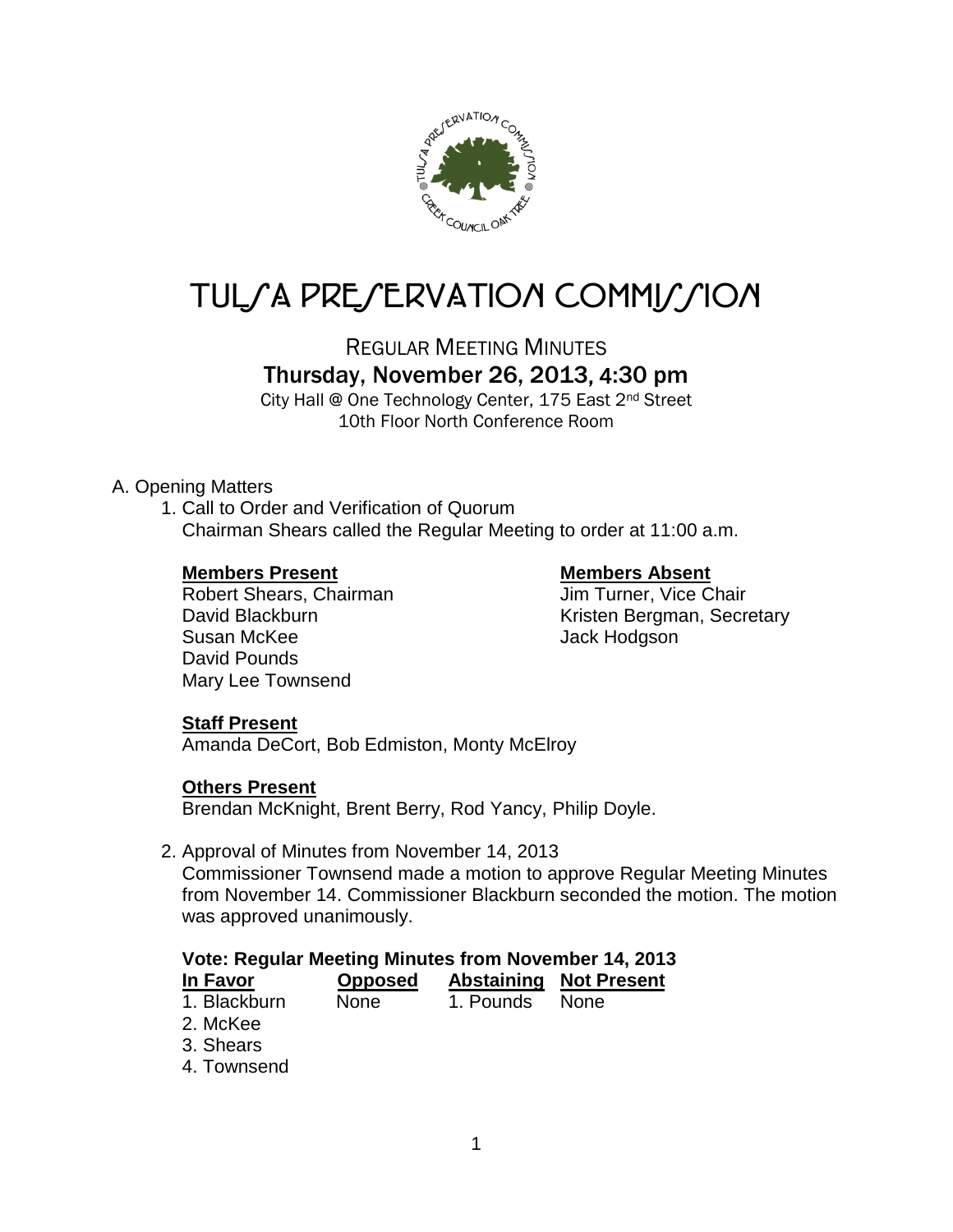3. Disclosure of Conflicts of Interest No one reported a conflict of interest with the proposals on the agenda.

#### B. Actionable Items

#### 1. COA-13-032 / 1620 S. St. Louis Avenue (Swan Lake)

Applicant: Brendan McKnight

COA Subcommittee Review Date: None Request: Construct new 4' x 9' concrete sidewalk from curb to existing city sidewalk in front yard.

Monty McElroy presented Mr. McKnight's Certificate of Appropriateness application to the Commission and read the applicable guidelines. Mr. McKnight was present to answer questions.

Commissioner Townsend made a motion to approve the application. Commissioner Pounds seconded the motion. Chairman Shears asked for a vote on the motion.

# **Vote: 1620 S. St. Louis Avenue** (Swan Lake)

| In Favor     | <b>Opposed</b> | Abstaining  | <b>Not Present</b> |
|--------------|----------------|-------------|--------------------|
| 1. Blackburn | <b>None</b>    | <b>None</b> | <b>None</b>        |

- 2. Mckee
- 3. Pounds
- 4. Shears
- 5. Townsend

The motion to approve was approved unanimously. Guideline cited: G.2.2 and G.2.3.

### 2. **COA-13-033** / **2015 E. 17<sup>th</sup> Place** (Yorktown)

Applicant: Brent Berry COA Subcommittee Review Date: None Request: Construct an arbor on the front side of newly constructed picket fence.

Monty McElroy presented Mr. Berry's Certificate of Appropriateness application to the Commission and read the applicable guidelines. Mr. Berry was present to answer questions.

Commissioner Townsend made a motion to approve the application. Commissioner Pounds seconded the motion. Chairman Shears asked for a vote on the motion.

# **Vote: 2015 E. 17th Place (Yorktown)**

| In Favor     | <b>Opposed</b> | Abstaining  | <b>Not Present</b> |
|--------------|----------------|-------------|--------------------|
| 1. Blackburn | <b>None</b>    | <b>None</b> | <b>None</b>        |
| 2. Mckee     |                |             |                    |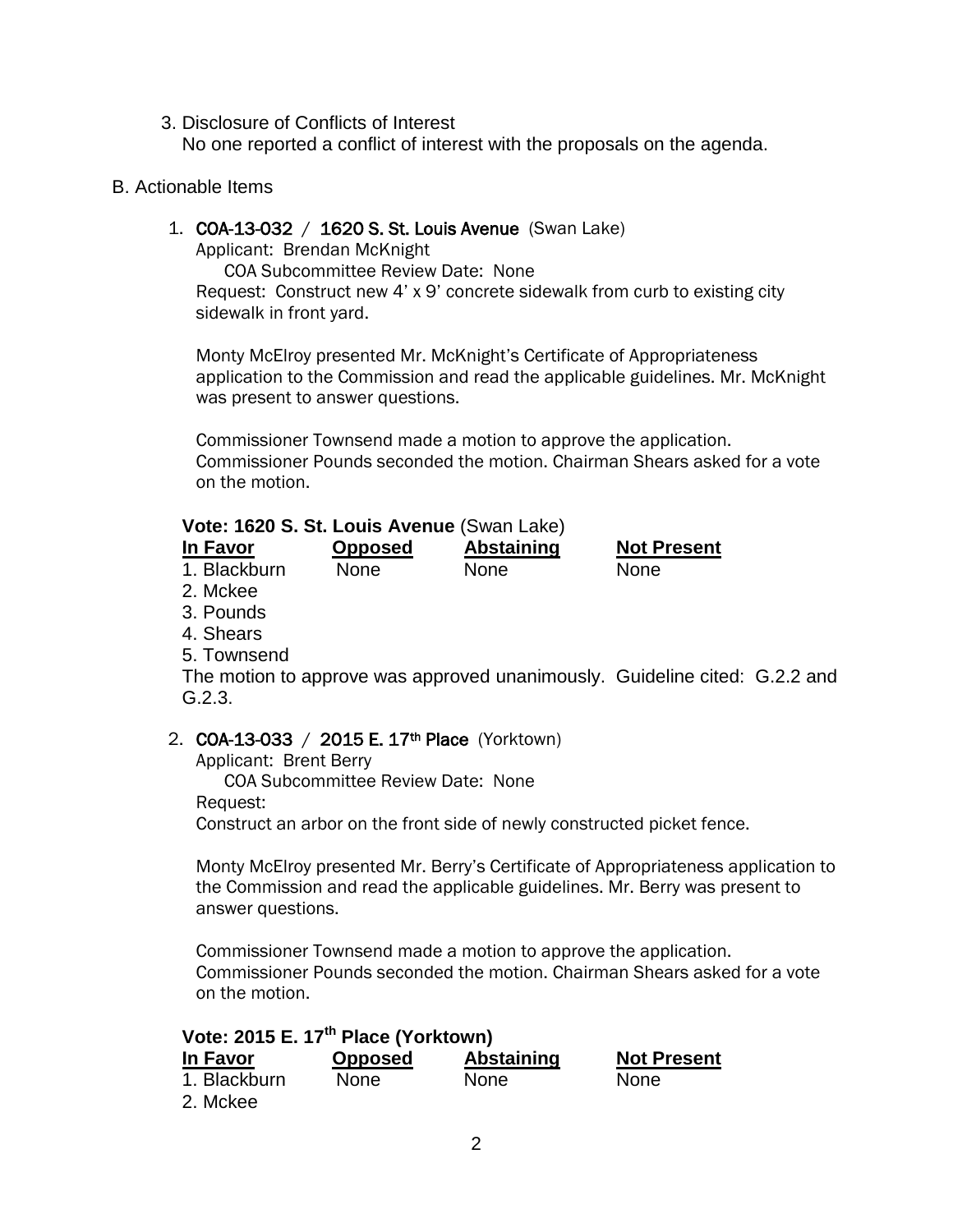- 3. Pounds
- 4. Shears
- 5. Townsend

The motion to approve was approved unanimously. Guideline cited: G.1.3 and G.1.4.

#### 3. COA-13-034 / 1901 S. Owasso Avenue (North Maple Ridge)

Applicant: Rod Yancy

COA Subcommittee Review Date: 11/19/13 Request: Construct master suite addition to the back southwest corner of the house according to plans submitted.

Monty McElroy presented Mr. Yancy's Certificate of Appropriateness application to the Commission and read the applicable guidelines. Mr. Yancy and Architect Philip Doyle were present to answer questions.

Commissioner Shears offered comments and observations from the COA Subcommittee Report. He went through a short list of issues that were addressed in Subcommittee and stated that he felt the application was complete. He mentioned that the applicant was asked to bring a sample of the stone to be used on the new addition.

Mr. Yancy passed around a sample of the stone to be used which was the same color and size as the original existing stone on the house. Mr. Doyle mentioned that they found the original plans to the house and designed the new addition to resemble the original architecture in style and materials.

Commissioner Shears stated that the subcommittee moved for approval to move the application forward to the Commission. He then made the motion for approval. Commissioner Townsend seconded the motion.

### **Vote: 1901 S. Owasso Avenue** (North Maple Ridge)

| In Favor     | <b>Opposed</b> | Abstaining  | <b>Not Present</b> |
|--------------|----------------|-------------|--------------------|
| 1. Blackburn | <b>None</b>    | <b>None</b> | <b>None</b>        |

- 2. Mckee
- 3. Pounds
- 4. Shears
- 5. Townsend

The motion to approve was approved unanimously. Guideline cited: B.1.1, B.1.2, B.1.3, B.1.4, B.2.2, B.3.1, B.3.3, B.4.2, and B.5.1.

### 4. COA-13-035 / 1569 Swan Drive (Swan Lake)

Applicant: Lloyd St. Clair COA Subcommittee Review Date: 11/19/13 Request:

1. Construct open front porch on center of front elevation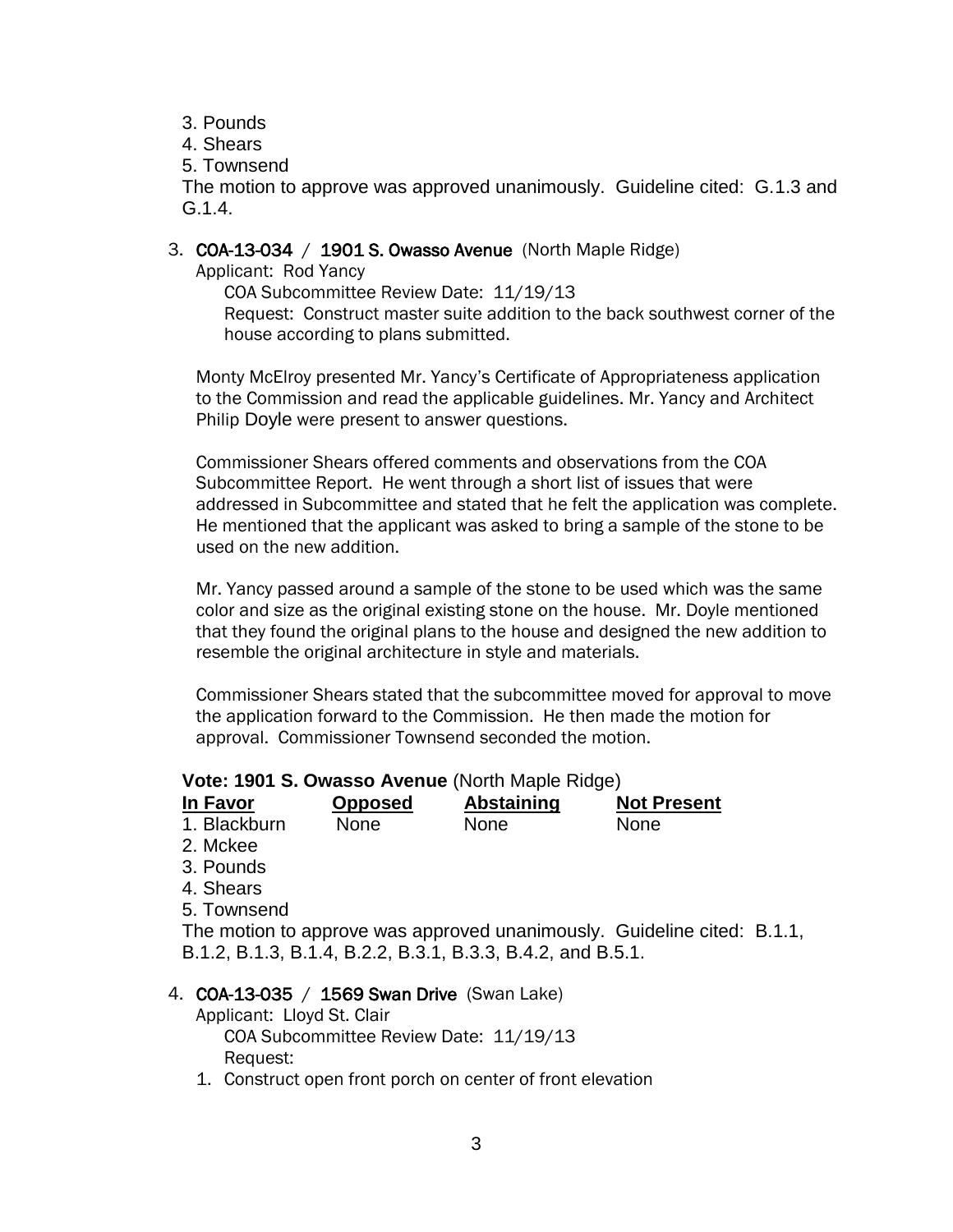2. Construct two story addition at rear and one story addition at rear east side of residence according to plans submitted.

Monty McElroy presented Mr. St. Clair's Certificate of Appropriateness application to the Commission and read the applicable guidelines. Architect Philip Doyle was present to answer questions.

Commissioner Shears offered comments and observations from the COA Subcommittee Report. He went through a short list of issues that were addressed in Subcommittee and stated that he felt the application was complete.

Commissioner Shears stated that the subcommittee moved for approval to move the application forward to the Commission. He then made the motion for approval. Commissioner Blackburn seconded the motion.

#### **Vote: 1569 Swan Drive** (Swan Lake)

| In Favor     | <b>Opposed</b> | <b>Abstaining</b> | <b>Not Present</b>                                                               |  |
|--------------|----------------|-------------------|----------------------------------------------------------------------------------|--|
| 1. Blackburn | <b>None</b>    | <b>None</b>       | <b>None</b>                                                                      |  |
| 2. Mckee     |                |                   |                                                                                  |  |
| 3. Pounds    |                |                   |                                                                                  |  |
| 4. Shears    |                |                   |                                                                                  |  |
| 5. Townsend  |                |                   |                                                                                  |  |
|              |                |                   | The motion to Approve was Approved Unanimously. Guidelines cited: B.1.1,         |  |
|              |                |                   | B.1.2, B.1.3, B.1.4, B.2.1, B.2.2, B.3.1, B.3.2, B.3.3, B.4.1, B.4.2, and B.5.1. |  |

### C. Reports

#### 1. Staff

Amanda DeCort distributed the 2014 TPC and COA Subcommittee Meeting dates to Commissioners. She mentioned that the CLG National Register report is ready for the Mayor's signature. She announced that TPC staff is moving to a different 5<sup>th</sup> floor location, sometime between Thanksgiving and Christmas. She said we will review the McGregor House National Register Nomination at our first February TPC Meeting. She announced that the Mayor is nominating Susan McKee for reappointment. She also said the Mayor is nominating John Snyder and Tom Neal for appointments.

Amanda reminded Commissioners of the Holiday Party to be held after the December 12 TPC at Chairman Shears' residence. She will send out an email after the meeting.

Attorney Edmiston reported that a Notice of Appeal of Certificate of Appropriateness was filed with the Board of Adjustment on Jim Thornton's townhouse project, COA-13-029, 1730 S. Quincy Avenue.

#### 2. Chair

Chairman Shears mentioned that he is assembling nominations committee.